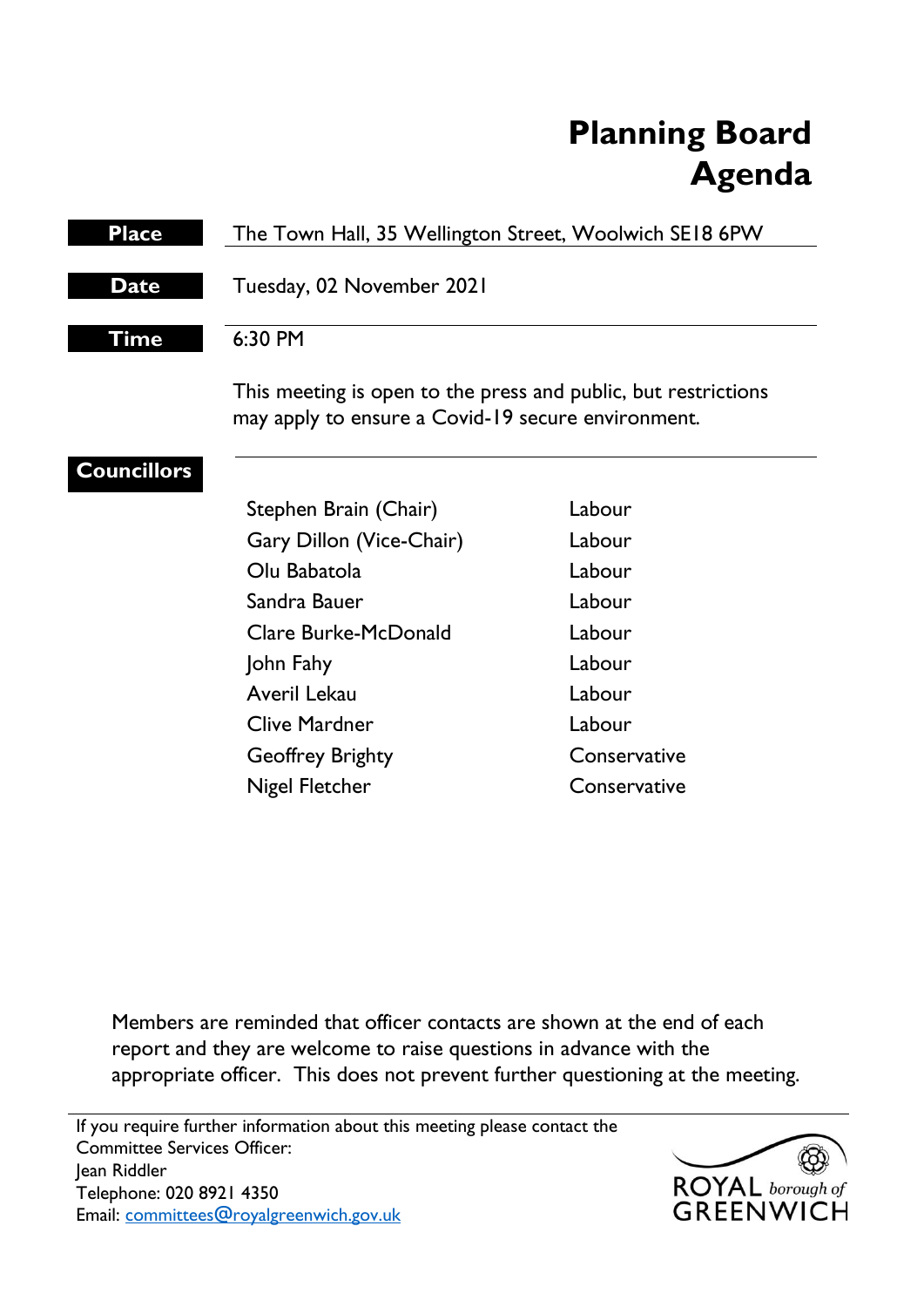#### **Agenda**

#### **1 Apologies for Absence**

To receive apologies from Members of the Committee.

#### **2 Urgent business**

The Chair to announce any items of urgent business circulated separately from the main agenda.

#### **3 Declarations of Interest**

Members to declare any personal and financial interests in items on the agenda. Attention is drawn to the Council's Constitution; the Council's Code of Conduct and associated advice.

#### **4 Minutes**

Members are requested to confirm as an accurate record the Minutes of the meeting held on 16 February 2021.

No motion or discussion may take place upon the Minutes except as to their accuracy, and any question on this point will be determined by the majority of Members of the body attending who were present when the matter in question was decided. Once confirmed, with or without amendment, the person presiding will sign the Minutes.

#### **5 Blaker Court Garages, Cherry Orchard Estate, Charlton, SE7 7ES – Ref: 20/3957/MA** Ward: Charlton

Planning Board is requested to grant planning permission for a minor material amendment application, submitted in connection with planning permission 14/3770/F dated 18/12/2019 for the demolition of 17 garages and the erection of a three-storey apartment block.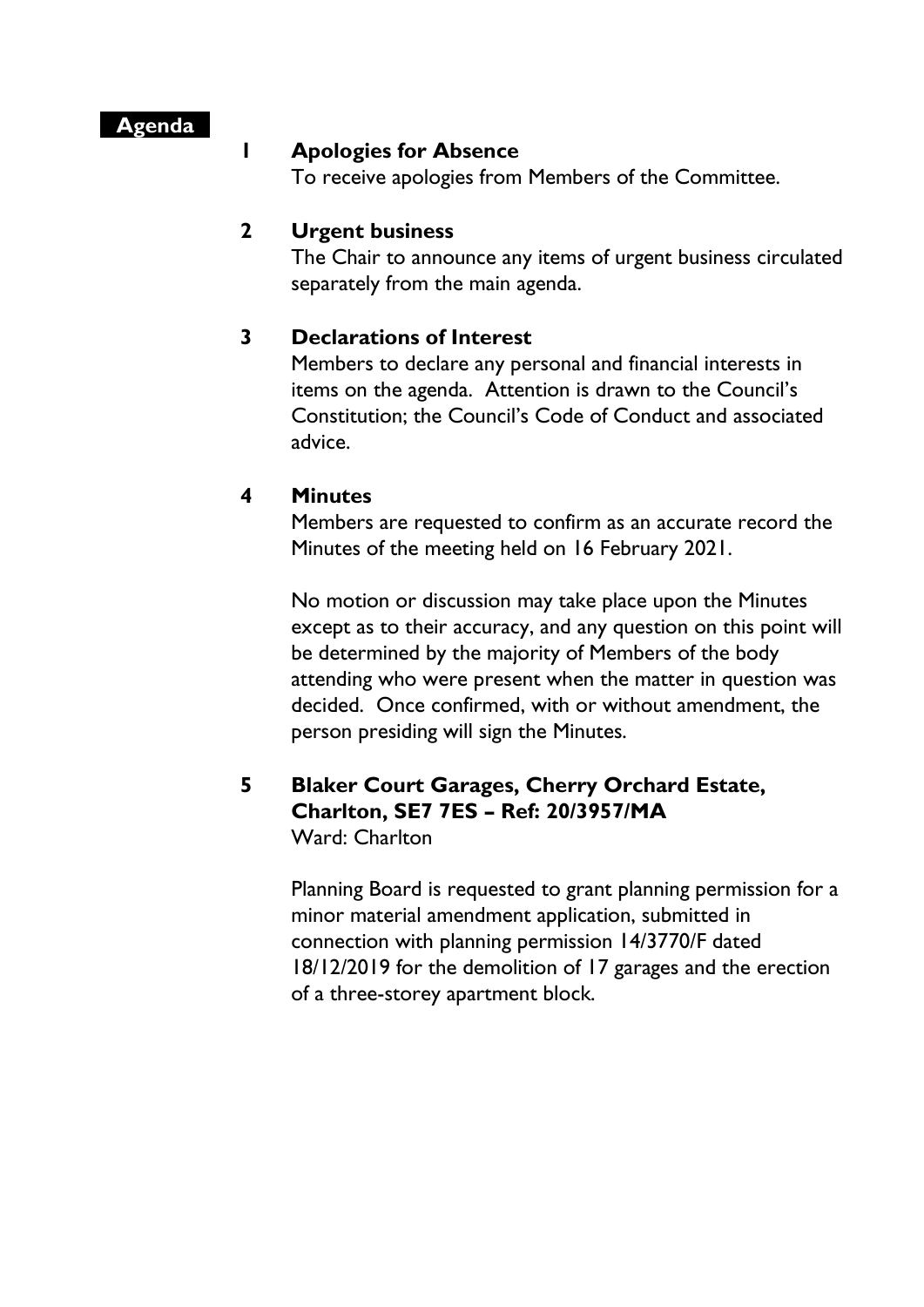#### Filming and Recording Meetings

This meeting will be filmed for live webcasting through the Council's web site at <https://royalgreenwich.public-i.tv/core/portal/home>

This meeting may be photographed (without the use of flash), filmed or audio recorded, except where the public is excluded because confidential or exempt items will be discussed. Any footage is likely to be publicly available.

By entering the room where the meeting is being held, you will be deemed to have consented to being photographed, filmed or audio recorded, and that will apply to any representation you make to the meeting. You will also be deemed to have consented to the possible public use of any images and sound recordings.

If you have any queries regarding the recording of meetings, please contact the Committee Services Manager at [committees@royalgreenwich.gov.uk](mailto:committees@royalgreenwich.gov.uk)

#### Safety **Fire and Emergency Procedures**

Users of the Committee Rooms and the Council Chamber are asked to note the following fire and emergency procedures:-

When you hear the continuous ringing of the fire alarm bells, please make your way out of the building in an orderly manner. The nearest exit from the Council Chamber and the Committee Rooms is through the main exit leading to Wellington Street (at the front of the building). Do not use the lift and do not stop to collect personal belongings. Once outside the Town Hall please make your way to the Assembly Point between Sainsbury's and The Vista via Market Street or Polytechnic Street

# **PUBLIC INFORMATION**

# **SAFE USE OF COUNCIL MEETING ROOMS**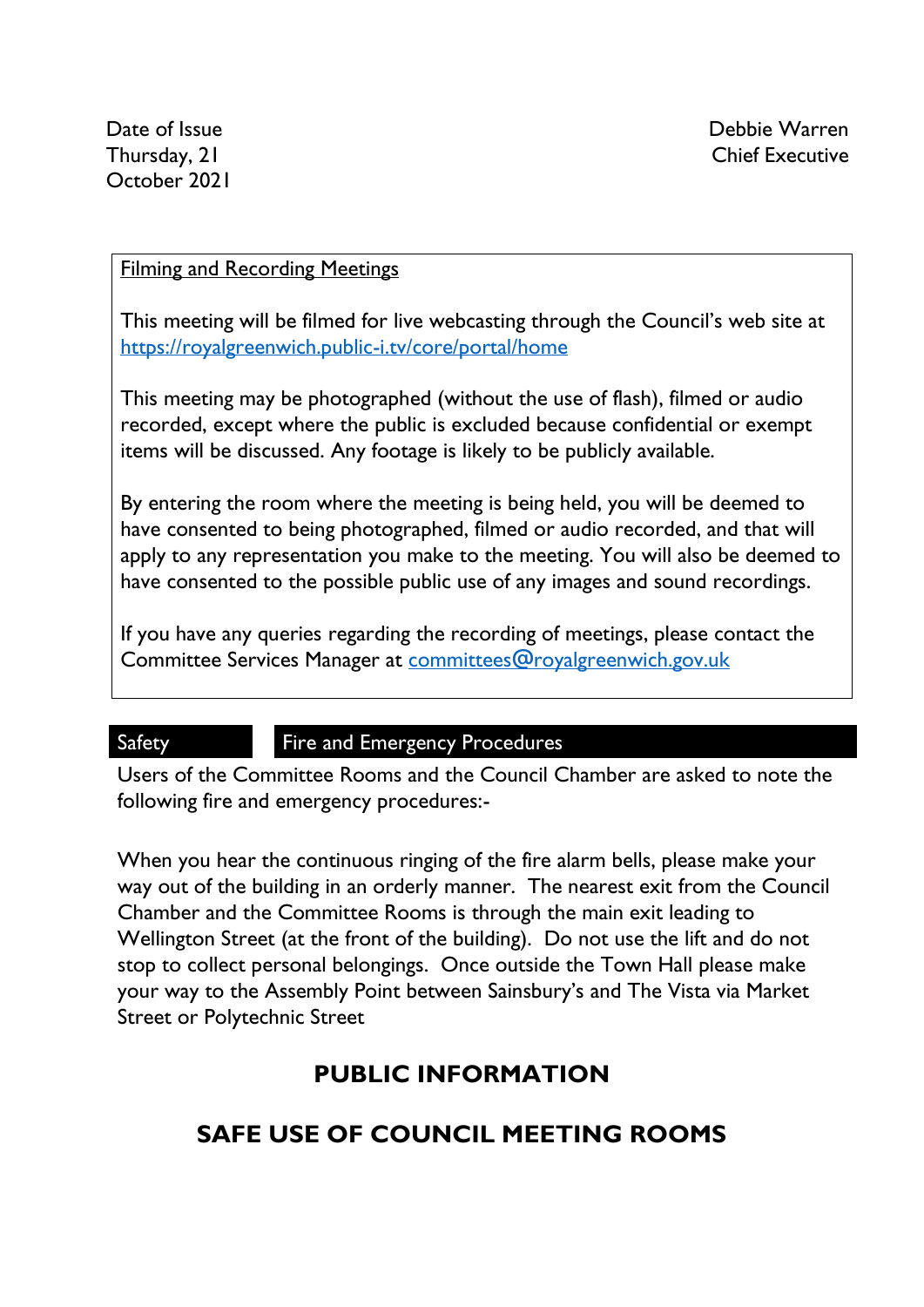The local authority is required to make all its public meeting spaces Covid-19 secure.

#### **You should not attend a Council committee meeting if you have or are experiencingany COVID symptoms**.

To comply with this the local authority –

- requests all attendees, unless medically exempt, to wear a face covering. Guidance on face covering can be found on the [Government's website](https://www.gov.uk/government/publications/face-coverings-when-to-wear-one-and-how-to-make-your-own/face-coverings-when-to-wear-one-and-how-to-make-your-own#when-you-do-not-need-to-wear-a-face-covering). Facecoverings can be removed when speaking at the meeting.
- requests all attendees to undertake a lateral flow test before attending meetings, and if positive you must not attend this meeting. These are free, andare available at certain sites or kits can be acquired for home testing. Please see the [Council's](https://www.royalgreenwich.gov.uk/info/200329/coronavirus/2287/covid-19_tests_for_people_without_symptoms) website for more details.
- requests all attendees to wash their hands thoroughly or use sanitiser beforeentering the meeting rooms.
- requests all attendees to scan the QR code via NHS COVID-19 App to check-in or provide their name and contact details to the Committee Services officer clerking the meeting before being admitted entry to themeeting rooms.
- requests all attendees, where possible to maintain social distancing in thecommittee rooms.
- will aim to keep in person meetings no longer than is necessary with the option of including short breaks at the Chair's discretion.

Council Meetings are open to the press and public to attend, except wherepersonal or confidential matters are being discussed.

As a result of Covid-19 secure measures, spaces for public viewing are extremely limited and will be allocated based on a first come, first served basis. Consideration and weighting will also be given to the role attendees will play at the meeting. The Planning Board meeting will be filmed for live webcasting through the [Council's website](https://royalgreenwich.public-i.tv/core/portal/home).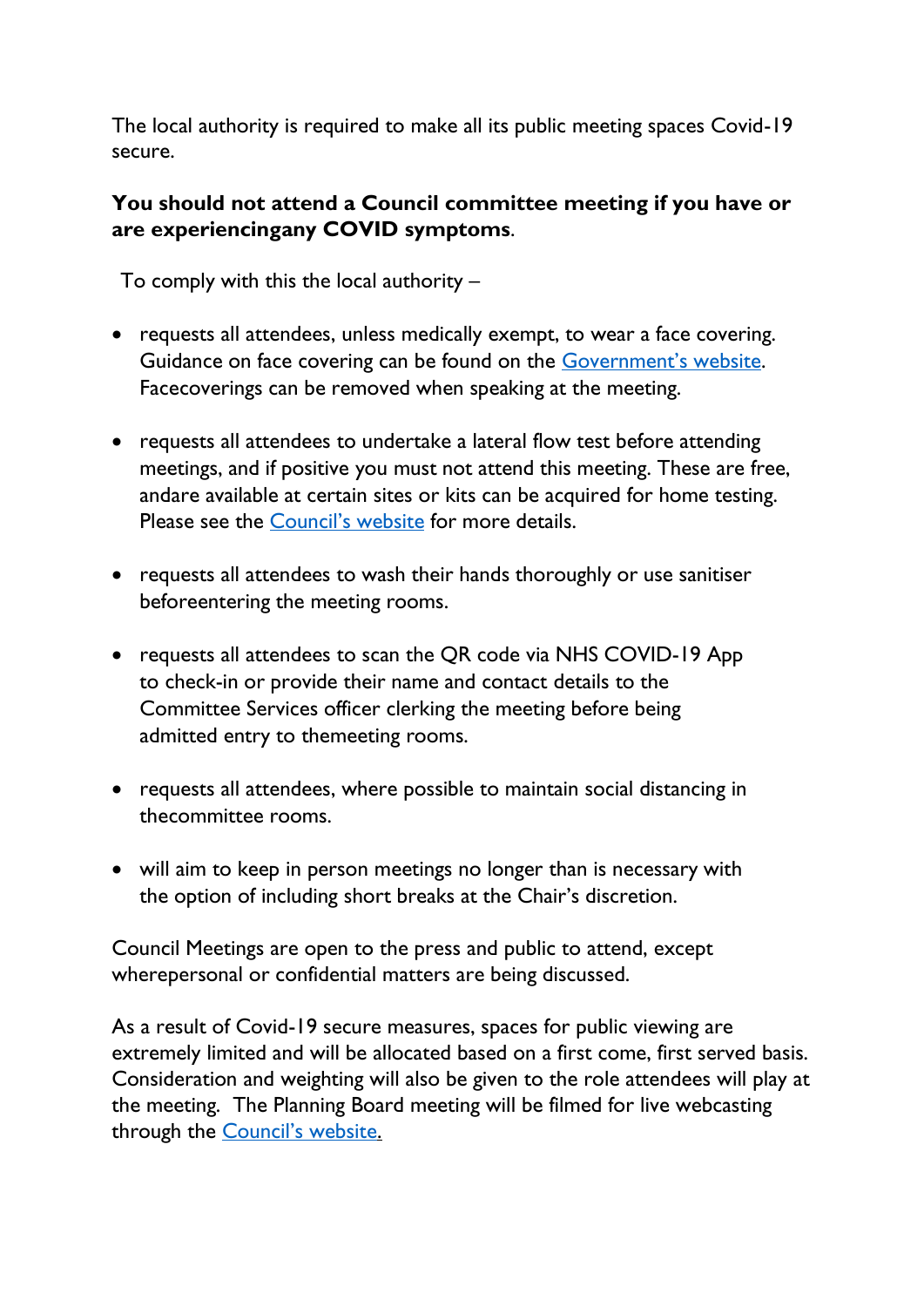If wish to address the Board on any of the agenda items you are requested to contact Committee Services by email at [committees@royalgreenwich.gov.uk](mailto:committees@royalgreenwich.gov.uk) or telephone on 020 8921 4350 at least two days before the meeting, stating the capacity in which you will be attending i.e., resident, representative of a recognised group, applicant, etc.

For all meetings the Chair has discretion with regard to speakers and speaking times. Some committees have defined specific rules. The Chair will take into account the safe capacity of the room. This may mean that the Chair will only permit a certain number in at any one time.

# **PUBLIC INFORMATION**

## **PLANNING BOARD IS A MEETING HELD IN PUBLIC, NOT A PUBLIC MEETING.**

# **PLEASE TURN ALL MOBILE PHONES TO SILENT.**

The meetings may be photographed (without the use of flash), filmed or audio recorded, except where the public is excluded because confidential or exempt items will be discussed. Any footage is likely to be publicly available.

By entering the room where the meeting is being held, you will be deemed to have consented to being photographed, filmed or audio recorded, and that will apply to any representation you make to the meeting. You will also be deemed to have consented to the possible public use of any images and sound recordings.

**Please note that many of the Board Members will be using electronic devices to access the agenda, reports and documents published and submitted for this.**

#### **Terms of Reference**

Planning Board is responsible for the implementation across the Borough, and overall co-ordination of the Council's planning functions and in this respect the Board is the 'parent body' of Area Planning Committees which will deal with individual, non-strategic planning applications.

To determine all planning applications which are considered to be strategic. *(The Director of Regeneration, Enterprise and Skills has delegated authority, in consultation with the Chief Executive and Leader of the Council to determine in each*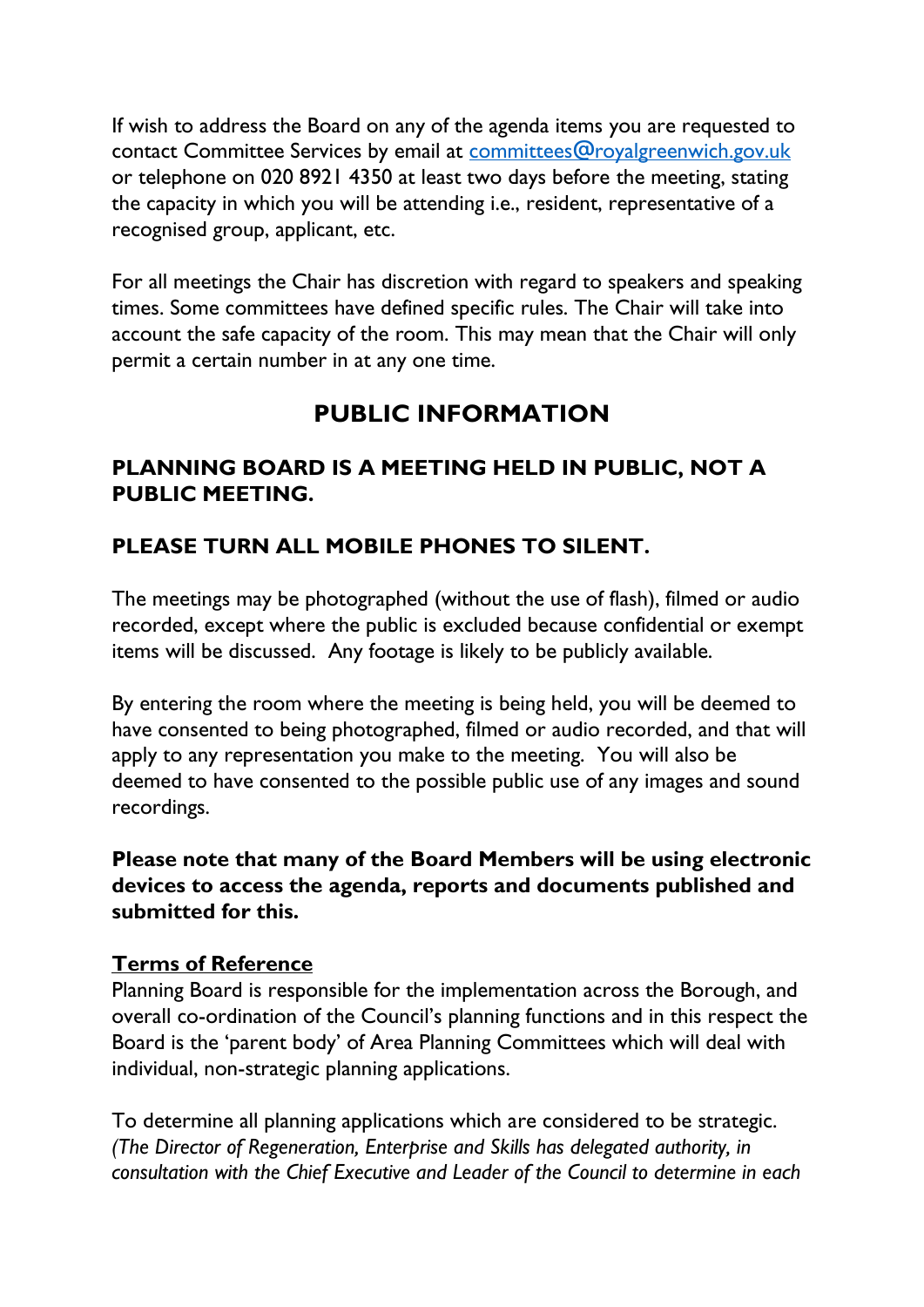*individual case whether a matter is strategic and therefore falls to be considered by the Board).* 

To determine non-strategic planning applications where the Director of Regeneration, Enterprise and Skills, in consultation with the Head of Law and Governance, Leader of the Council and the Chair of Planning, considers it would be in the best interests of the Authority for the matter to be determined by the Board rather than the relevant Area Planning Committee.

#### **Determining planning applications**

When determining planning applications and related matters Council Officers and Councillors must adhere to important principles set out in legislation and Central Government Guidance.

Applications shall be determined in accordance with the Development Plan unless material considerations indicate otherwise. (Section 38A, Planning and Compulsory Purchase Act, 2004). The development plan comprises the Royal Greenwich Local Plan: Core Strategy with Detailed Policies 2014 and the Spatial Development Strategy for Greater London.

The Key Principles of which are:

- If there are other material considerations, the Core Strategy is the starting point and other considerations weighed up against it.
- Where the Core Strategy is not relevant or there are policy conflicts, the application must be treated on its merits.

#### **Material Planning Considerations include;**

- Statutory provisions contained in Planning Acts and Statutory Regulations and Planning Case Law.
- Central Government planning policy and advice as contained in Circulars, The **National Planning Policy Framework (NPPF) and National Planning Policy Guidance (NPPG).**
- Planning Briefs and other Supplementary Planning Guidance, e.g. Home Extension Guidelines.
- Site specific issues such as availability of infrastructure, density, car parking.
- Environmental effects such as effect on light, noise, overlooking, effect on the street scene.
- The need to preserve or enhance the Special Character or appearance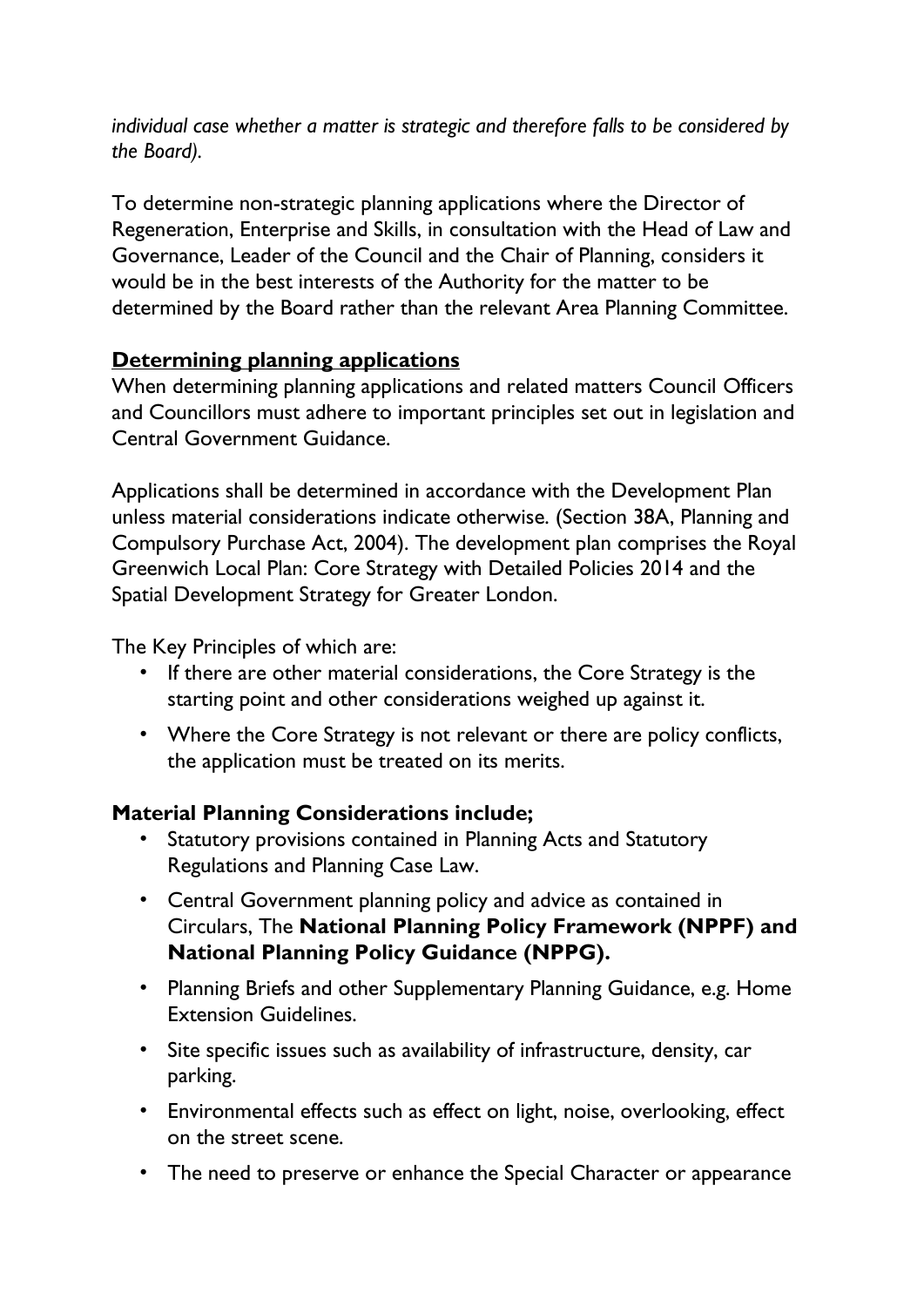of Conservation Areas and protect Listed Buildings.

- Previous planning decisions, including appeals.
- Desire to retain and promote certain uses.

#### **Matters that must not be taken into account when determining planning applications include**

- Moral and religious issues.
- Unfair competition.
- Breach of private covenants or other property rights.
- Devaluation of property.
- Protection of a private view.
- Identity of an applicant or occupier.

#### **The Procedure for considering Applications**

The conduct of the meeting is at the discretion of the Chair. According to the number of items to be considered, the Chair will strictly control the time for speakers wishing to address the Board.

At the start of the meeting the Chair will summarise the procedure to be followed and announce that anyone wishing to address the Board should give the Corporate Governance Officer their names, as if they are not included on the list they will not be permitted to speak.

- 1 Council Officers will introduce each item, outlining Officers' recommendations on the matter, and answer any questions from the Board Members. The Chair will then invite members of the public on the list to come to the table and address the Board.
- 2. Both objectors to and supporters off an application, including amenity societies will be invited to address the Board. The Chair has indicated that the following times will generally be allocated to speakers on any one application. **The Chair may vary the time available**, e.g. where there is a significant number of speakers or where there is a repetition or nonplanning matters are being raised.
	- $\bullet$  Individuals up to two minutes each
	- Organised groups up to four minutes each
	- Elected representatives (MPs and Councillors)  $up$  to five minutes each